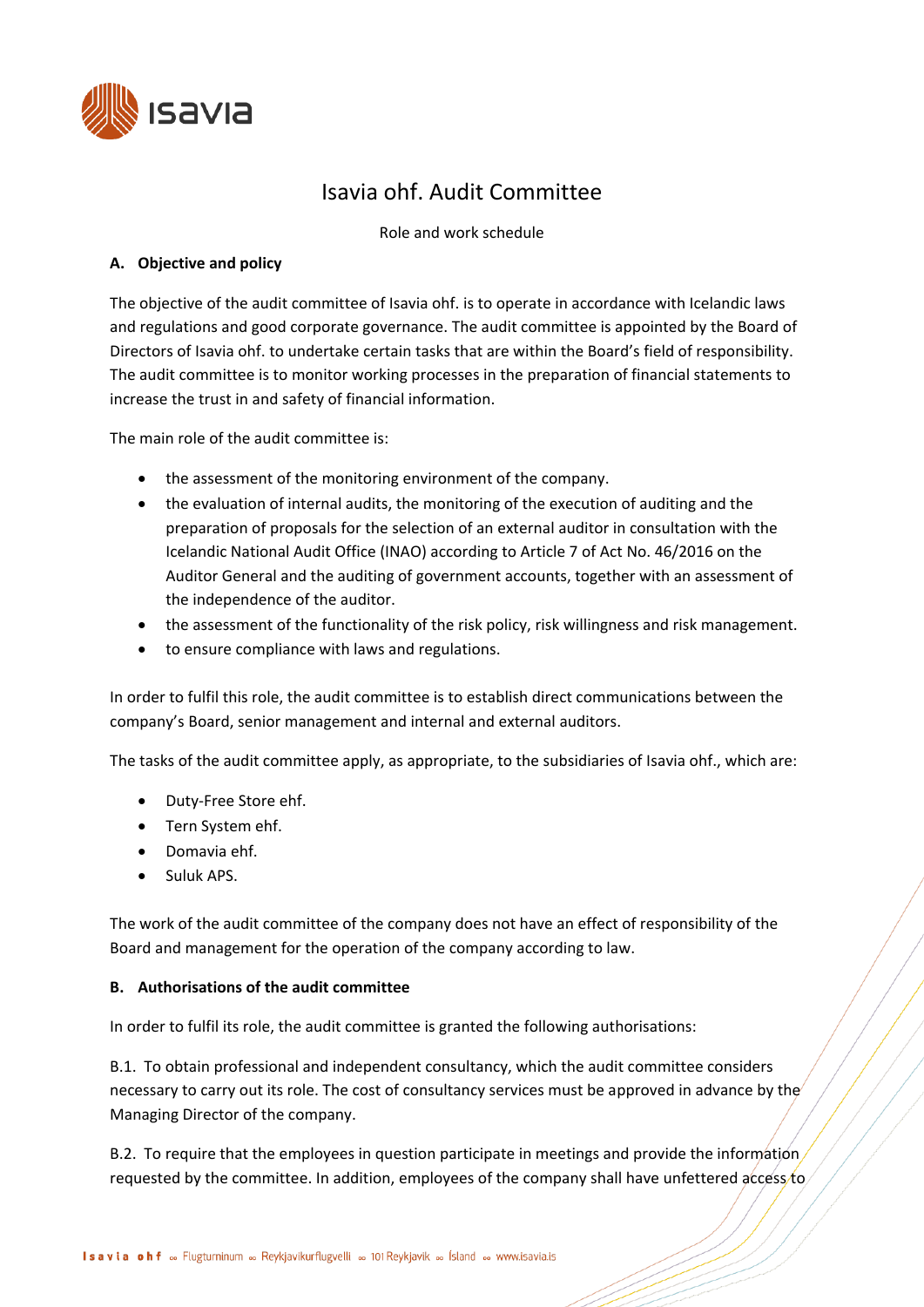

the audit company for the purpose of providing notification of irregularities and dubious aspects in the operation of the company.

B.3. To receive unlimited access to information that the audit committee considers necessary to fulfil its role.

B.4. Anything else considered necessary to ensure that the committee can fulfil its role.

# **C. Organisation**

C.1. Isavia's Board of Directors is responsible for appointing the committee members and the Chairman of the audit committee. Committee members are to be appointed no later than one month after the new Board of Directors of the company begins working. The appointment period of the committee is the same as that of the Board. The Board may, however, alter the appointment period of the committee.

C.2. The audit committee shall consist of at least three members, and at least one of the members must be independent of the company and its employees.

C.3. Each committee member must have knowledge of finances, and at least one of the members must have expertise and experience in the field of accounting or auditing.

#### **D. Meetings**

D.1. Only committee members are entitled to attend the meetings of the committee. External individuals, however, may be invited to attend meetings, e.g. external and internal auditors, the Managing Director of the company and the Managing Directors of subsidiaries.

D.2. The audit committee shall hold meetings as needed. At least two meetings must be held in connection with the preparation of the company's Annual Financial Statements. In addition, the committee must hold one meeting each time in the event that quarterly or bi-annual financial statements are prepared.

D. 3. Minutes shall be kept of all meetings. The minutes are to be submitted for approval at the next meeting of the committee. The minutes of the committee are to be sent to the Board once they have been approved.

D.4. The committee shall meet with the Board of Directors once a year and submit to the Board a report on the work carried out by the committee during the past year. They shall also meet if either party requests a meeting on special issues that relate to the scope of the committee's operations.

#### **E. Roles and responsibilities**

One of the roles of the audit committee is to be in direct communication with the management of the company and its internal and external auditor. The communications are intended to create a foundation for the audit committee's regular evaluation of the of the internal procedures of the company.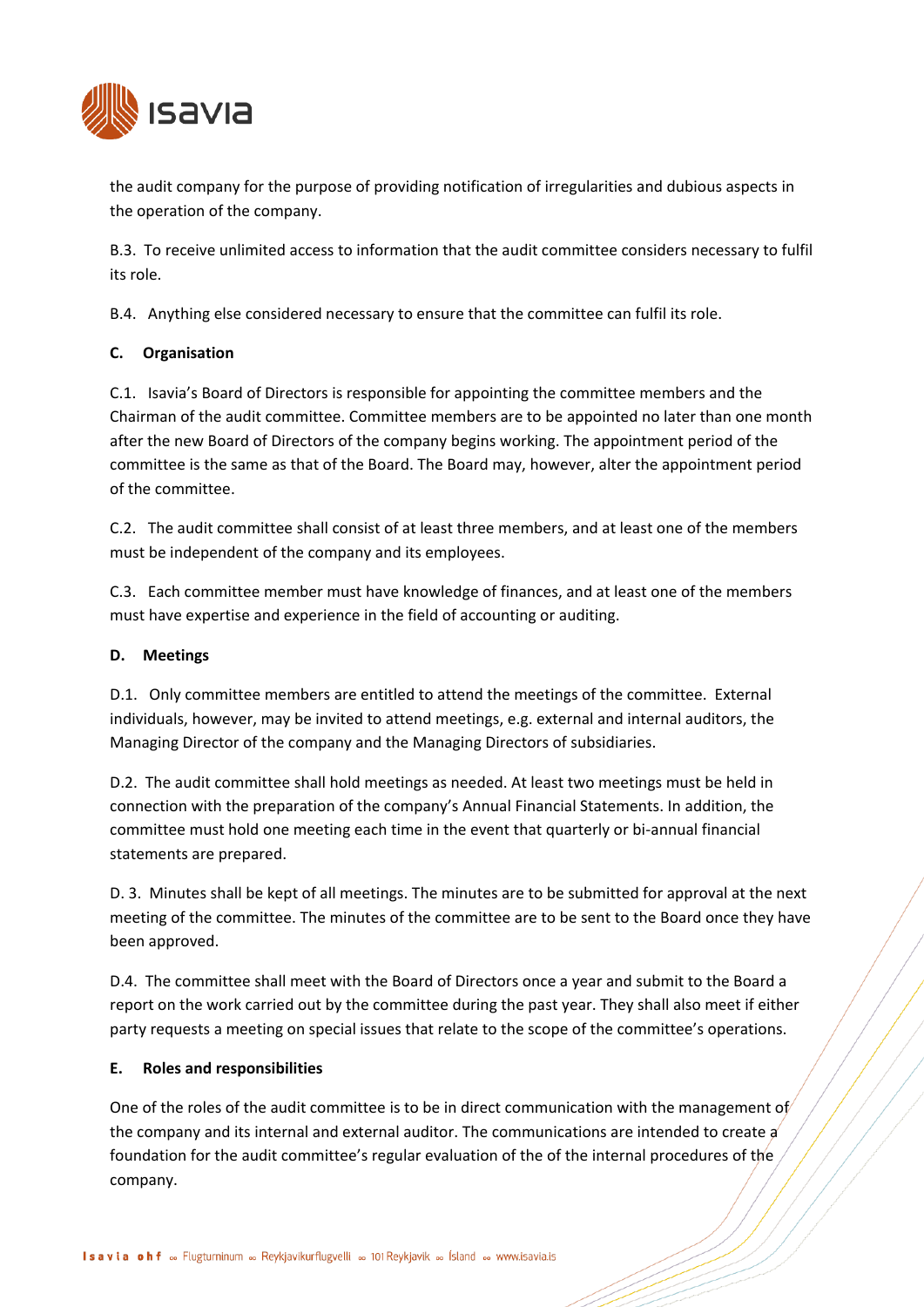

#### *Company management*

E.1. The audit committee is to evaluate the work of management as regards the adoption of an active and acceptable monitoring environment.

E.2. The audit committee is to familiarise itself with the management's opinion of information systems monitoring, including by evaluating the scope of general monitoring.

E.3. The audit committee is to obtain information from the internal and external auditor on the adoption of their proposals for improvements and follow-ups together with proposals for improvements from the management.

E.4. The audit committee shall review the company's policies on risk management and submit their comments to the Board if considered necessary.

E.5. The audit committee is to review the regular reports prepared by management for the Board, together with evaluating the resolutions of significant questions that relate to the preparation of financial statements.

#### *Internal auditor*

E.6. The audit committee shall present proposals to the Board as regards the selection of the internal auditor and the remuneration for his work.

E.7. The audit committee is to review the annual audit schedule and assess its scope in light of the company's standing.

E.8. The audit committee is to review the work of the internal auditor and the arrangements of internal auditing, together with assessing competence and professional resolutions.

#### *External auditor*

As regards relations with the external auditor, the audit committee shall:

E.9. Present proposals to the Board as regards the selection of auditor and his remuneration.

E.10. Review the annual audit schedule and assess its scope in light of the company's standing.

E.11. Discuss any significant comments made by the auditor and proposals for improvements, including management selection of accounting policies.

E.12. Review letters and reports from the auditor to management before submitting them to the Board of Directors of the company.

E.13. Approve the fee for the audit and other work of the auditor that does not involve auditing work.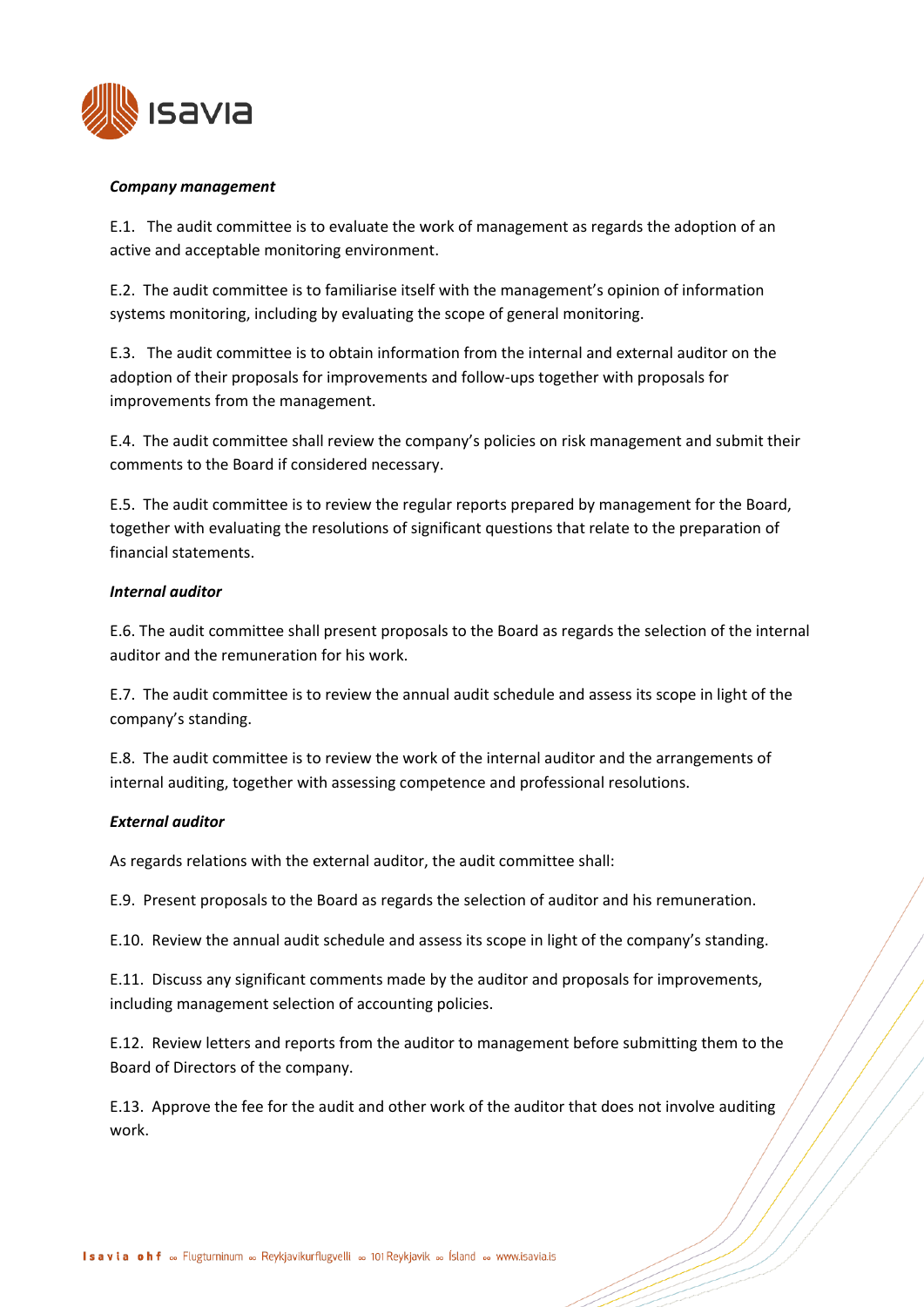

E.14. Obtain confirmation of the independence of the auditor and evaluate the general competence of the auditor to fulfil the requirements of the company as regards the auditing of annual and interim financial statements.

## **F. Risk management**

F.1. The audit committee is to annually review the company's risk policies and submit comments to the Board of Directors if necessary.

F.2. The audit committee is to review and evaluate the company's risk willingness.

F.3. The audit committee is to evaluate whether the company's risk management supports the risk management approved by the Board of Directors.

F.4. The audit committee is to evaluate whether the reports prepared by risk management ensure follow-ups and processing of the measures specified to minimise risk.

## **G. Other**

G.1. The audit committee shall inform the Board of Directors of any instances of fraud of which the committee becomes aware, where there is suspicion of violations of laws, rules or regulations or instances where internal controls have failed.

G.2. The Board of Directors of the company may appoint the audit committee to monitor remedial measures in the wake of suggestions made by the external or internal auditor which the Board has approved.

G.3. The Board of Directors of the company may request the assistance of the committee to resolve special issues that relate to the company.

#### **H. Assessment**

H.1. The audit committee shall itself, on an annual basis, assess the performance of individual committee members and the committee as a whole.

H.2. Each year, the audit committee shall assess the working procedures of the committee, with the view of evaluating the need to make changes thereto.

H.3. The Board of Directors of the company shall each year review and approve the work schedule of the committee.

#### **I. Eligibility of committee members, confidentiality obligation and other aspects**

I.1. Committee members are bound to maintain confidentiality and secrecy as regards all work carried out by the committee. All data obtained for the work of the committee must be treated as confidential by committee members.